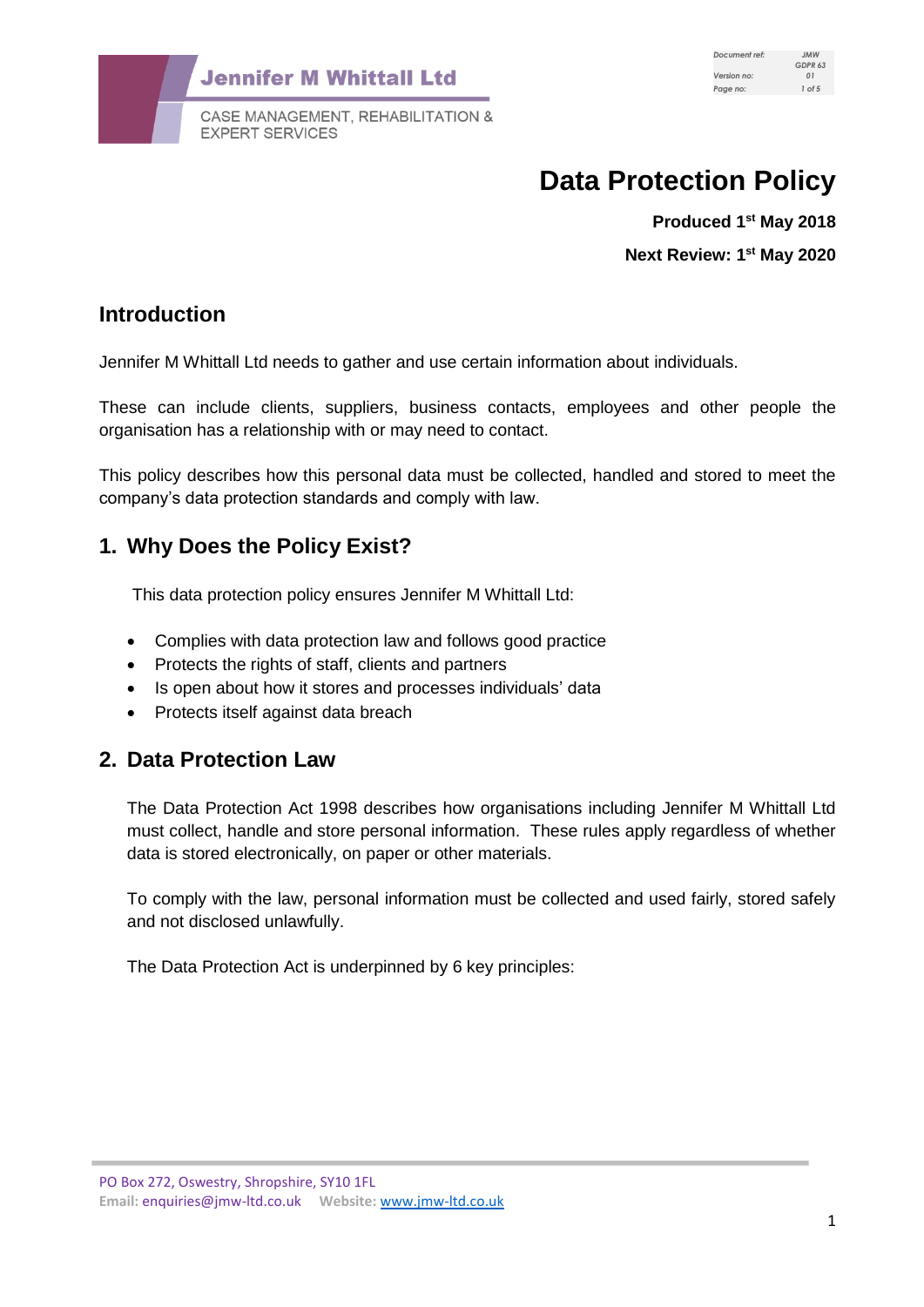



# **3. People, Risks and Responsibilities**

This Policy applies to:

All employees of the company All Associates of the company All suppliers, contractors and people working on behalf of the company

#### **3.1 Data Protection Risks**

This policy helps to protect Jennifer M Whittall Ltd from some very real data security risks including:

- Breaches of confidentiality. For instance, information being given out inappropriately
- Failing to offer choice. For instance, all individuals should be free to choose how the company uses data relating to them.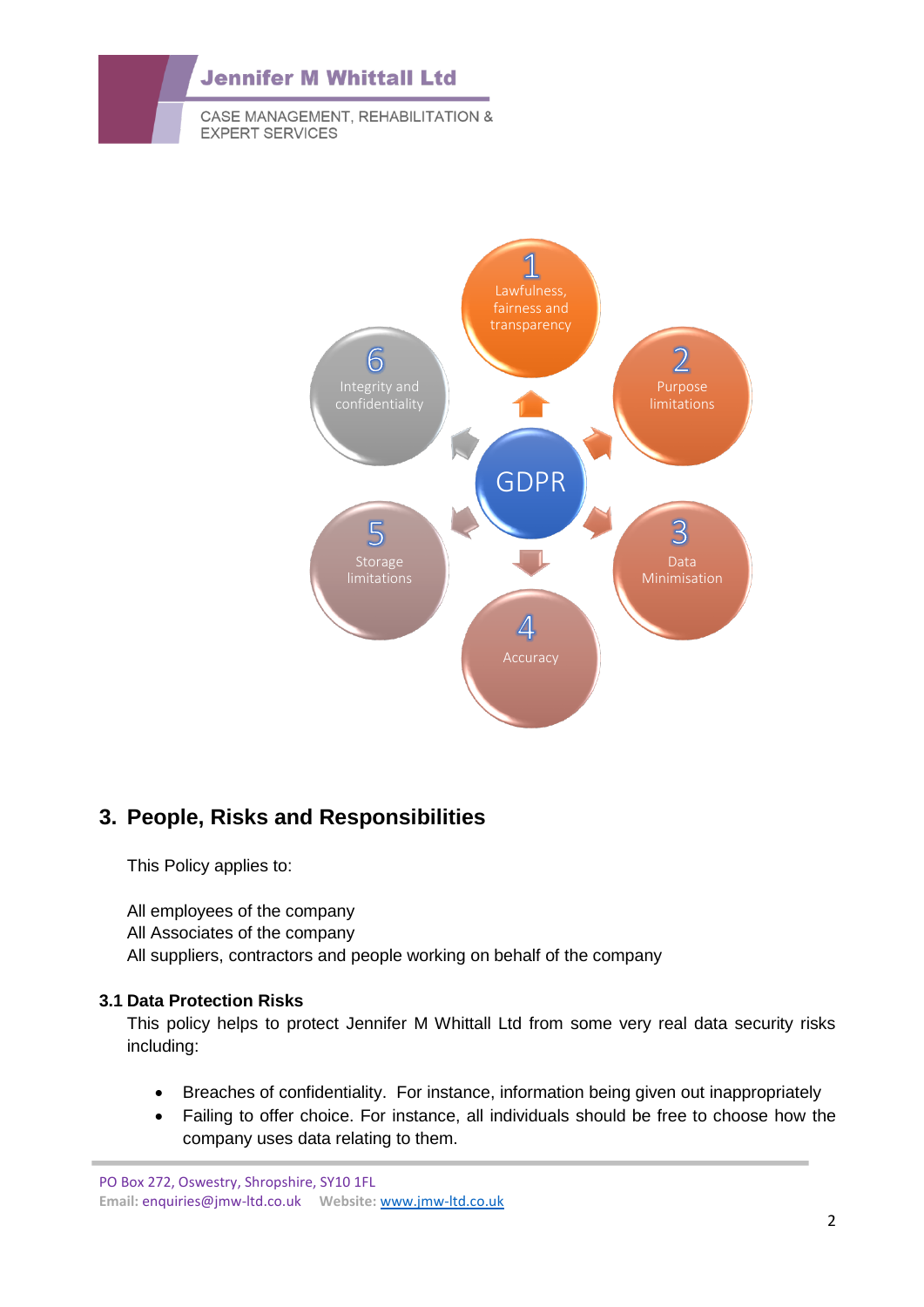

• Reputational damage. For instance, the company could suffer if hackers successful gain access to sensitive data.

#### **3.2 Responsibilities**

Everyone who works for Jennifer M Whittall Ltd has some responsibility for ensuring data is collected, stored and handled appropriately.

#### **4. Data Storage**

These rules describe how and where data should be safely stored. Questions about storing data safely can be directed to RP Business Support/Leegomery Computers.

When data is stored on paper, it should be kept in a secure place where unauthorised people cannot see it.

These guidelines also apply to data that is usually stored electronically but has been printed out for some reason.

- When not required, the paper or files should be kept in a locked drawer or filing cabinet.
- Staff and Associates should make sure paper and printouts are not left where unauthorised people could see them, like on a printer, on a public table.
- Printouts should be shredded and disposed of securely when no longer required. Please refer to Data Retention Policy.

When data is stored electronically it must be protected from unauthorised accidental deletion, and malicious hacking attempts:

- Data should be protected by strong passwords that are changed regularly and never shared between staff and/or Associates.
- If data is stored on removal media (like USB), these should be kept locked away securely when not being used.
- Data should only be stored on designated drivers and servers and should only be uploaded to an approved cloud computing service (i.e. office 365).
- Data should be backed up frequently.
- All servers and computers containing data should be protected by approved security software and a firewall.

## **5. Data Use**

Personal data is no value to Jennifer M Whittall Ltd unless the business can make use of it, however, it is when personal data is accessed and used that it can be at the greatest risk of loss, corruption or theft:

- Data must be encrypted before being transferred electronically
- Personal data should never be transferred outside of the European Economic Area.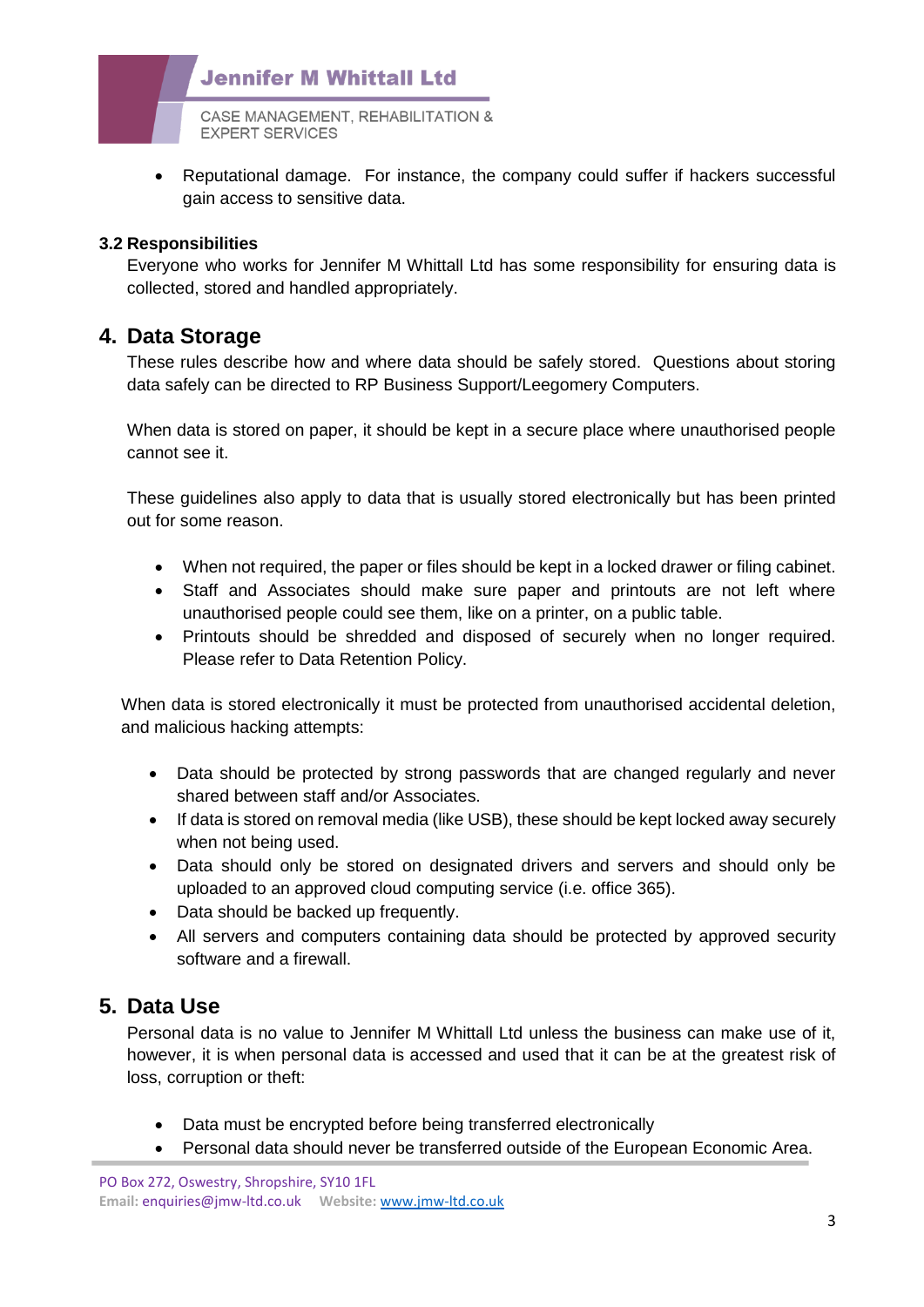## **Jennifer M Whittall Ltd**

CASE MANAGEMENT, REHABILITATION & **EXPERT SERVICES** 

- Staff and Associates should not sae copies of personal data to their own computers.
- When working staff and Associates must ensure their screens are locked if unattended.

#### **6. Data Accuracy**

The law requires Jennifer M Whittall Ltd to take reasonable steps to ensure data is kept accurate and up to date.

The more important it is that the personal data is accurate, the greater the effort Jennifer M Whittall Ltd should put into ensuring its accuracy.

Reasonable steps to ensure it is kept accurate and up to date as possible by:

- Holding data in as few places as possible.
- Take every opportunity to ensure data is updated.
- Jennifer M Whittall Ltd will make it easy for data subjects to update the information held.
- Any inaccuracies discovered updated.

#### **7. Subject Access Requests**

All individuals who are the subject of personal data held by Jennifer M Whittall Ltd are entitled to:

- Ask what information is held and why.
- Ask how to gain access to it.
- Be informed how to keep it up to date.
- Be informed how the company is meeting its data protection obligations.

If individual contacts the company requesting this information, this is called a subject access request.

Subject access requests from individuals should be made by email, addressed to the Data Controller at [jenny@jmw-ltd.co.uk.](mailto:jenny@jmw-ltd.co.uk) The Data Controller can supply a standard request form, although individuals do not have to use this.

The Data Controller will aim to provide the relevant data within 14 days.

The Data Controller will always verify the identify of anyone making a subject access request before handing over any information.

## **8. Disclosing Data for other Reasons**

In certain circumstances, the Data Protection Act allows personal data to be disclosed to law enforcement agencies without the consent of the data subject.